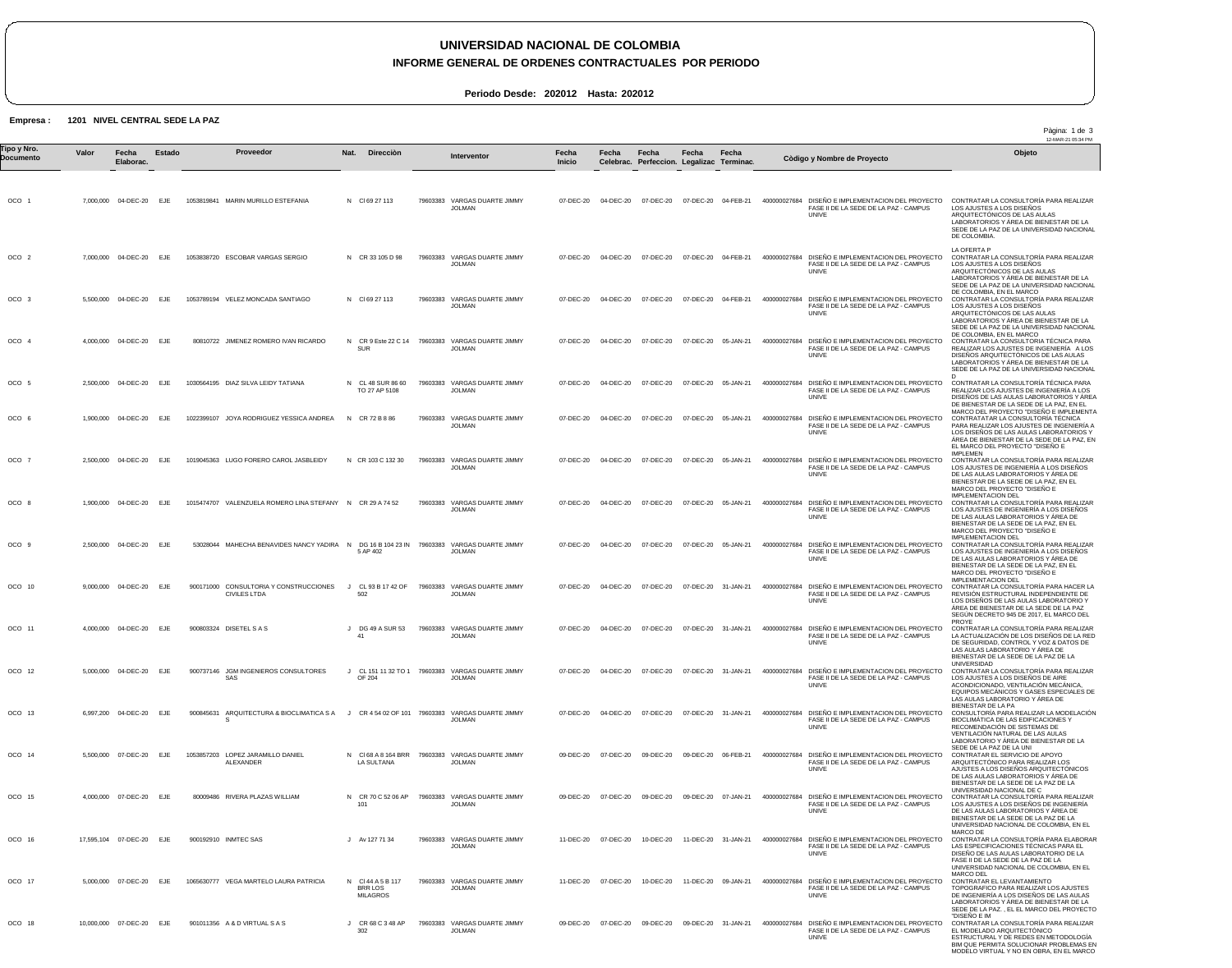## **UNIVERSIDAD NACIONAL DE COLOMBIA**

**INFORME GENERAL DE ORDENES CONTRACTUALES POR PERIODO**

**Periodo Desde: Hasta:**

**Empresa : 1201 NIVEL CENTRAL SEDE LA PAZ**

ODC 25

104,185,690 16-DEC-20 EJE 860028662 LAB BRANDS S A S

|                          |             |                             |            |           |                                                                      |                                              |          |                                                    |                        |           |                                                    |           |                      |              |                                                                                                            | Pàgina: 2 de 3<br>12-MAR-21 05:34 PM                                                                                                                                                                                                                                            |
|--------------------------|-------------|-----------------------------|------------|-----------|----------------------------------------------------------------------|----------------------------------------------|----------|----------------------------------------------------|------------------------|-----------|----------------------------------------------------|-----------|----------------------|--------------|------------------------------------------------------------------------------------------------------------|---------------------------------------------------------------------------------------------------------------------------------------------------------------------------------------------------------------------------------------------------------------------------------|
| Tipo y Nro.<br>Documento | Valor       | Fecha<br>Elaborac.          | Estado     |           | Proveedor                                                            | Direcciòn<br>Nat.                            |          | <b>Interventor</b>                                 | Fecha<br><b>Inicio</b> | Fecha     | Fecha<br>Celebrac. Perfeccion. Legalizac Terminac. | Fecha     | Fecha                |              | Còdigo y Nombre de Proyecto                                                                                | Objeto                                                                                                                                                                                                                                                                          |
| OCO 19                   |             | 6,000,000 07-DEC-20         | EJE        |           | 900283722 HIDRINCO S A S                                             | CI 81 19 A 18 OF<br>303                      | 79603383 | VARGAS DUARTE JIMMY<br><b>JOLMAN</b>               | 09-DEC-20              | 07-DEC-20 | 09-DEC-20                                          |           | 09-DEC-20 31-JAN-21  |              | 400000027684 DISEÑO E IMPLEMENTACION DEL PROYECTO<br>FASE II DE LA SEDE DE LA PAZ - CAMPUS<br>UNIVE        | DEL PROYECTO "D<br>CONTRATAR LA CONSULTORÍA PARA REALIZAR<br>JUSTES DE LOS DISEÑOS DE LAS REDES<br>HIDRÁULICA, SANITARIA, GAS NATURAL Y DE<br>PROTECCIÓN CONTRA INCENDIO DE LAS AULAS<br>LABORATORIO Y ÁREA DE BIENESTAR DE LA                                                  |
| OCO 20                   |             | 6,000,000 07-DEC-20         | <b>EJE</b> |           | 830111759 INGYCONS LTDA                                              | CR 46 152 82 OF<br>304                       | 79603383 | VARGAS DUARTE JIMMY<br><b>JOLMAN</b>               | 11-DEC-20              | 07-DEC-20 | 10-DEC-20                                          |           | 11-DEC-20 31-JAN-21  |              | 400000027684 DISEÑO E IMPLEMENTACION DEL PROYECTO<br>FASE II DE LA SEDE DE LA PAZ - CAMPUS<br>UNIVE        | SEDE DE<br>CONTRATAR LA CONSULTORIA PARA REALIZAR<br>AJUSTES DE LOS DISENOS DE LA RED DE<br>SUMINISTRO DE ENERGÍA E ILUMINACIÓN DE<br>LAS AULAS LABORATORIO Y ÁREA DE                                                                                                           |
| OCO 21                   |             | 7,000,000 10-DEC-20         | EJE        |           | 1113041995 USECHE HENAO MATEO                                        | N CR 8 2 30                                  |          | 79603383 VARGAS DUARTE JIMMY<br><b>JOLMAN</b>      | 11-DEC-20              | 10-DEC-20 | 11-DEC-20                                          | 11-DEC-20 | 08-FEB-21            |              | 400000027684 DISEÑO E IMPLEMENTACION DEL PROYECTO<br>FASE II DE LA SEDE DE LA PAZ - CAMPUS<br>UNIVE        | BIENESTAR DE LA SEDE, EL EL MARCO DEL<br>PROYECTO "DISEN<br>CONTRATAR LA CONSULTORÍA PARA REALIZAR<br>LOS AJUSTES A LOS DISEÑOS<br>ARQUITECTÓNICOS DE LAS AULAS<br>LABORATORIOS Y ÁREA DE BIENESTAR DE LA                                                                       |
| OCO 22                   |             | 35,000,000 10-DEC-20 EJE    |            |           | 900357894 DAC INGENIERIA ESTRUCTURAL S A S J CI 82 94 66 IN 109      |                                              | 79603383 | VARGAS DUARTE JIMMY<br><b>JOLMAN</b>               | 15-DEC-20              | 10-DEC-20 | 10-DEC-20                                          |           | 15-DEC-20 31-JAN-21  |              | 400000027684 DISEÑO E IMPLEMENTACION DEL PROYECTO<br>FASE II DE LA SEDE DE LA PAZ - CAMPUS<br><b>UNIVE</b> | SEDE DE LA PAZ DE LA UNIVERSIDAD NACIONAL<br>DE COLOMBIA. EN EL MARCO<br>CONTRATAR LA CONSULTORÍA PARA AJUSTAR<br>LOS DISEÑOS ESTRUCTURALES A LAS<br>NECESIDADES ACTUALES DEL MODELO<br>PEDAGÓGICO DE LA SEDE DE LA PAZ DE LA                                                   |
| ODC 13                   |             | 174,485,968 01-DEC-20       | EJE        | 860004871 | COMPAÑIA COMERCIAL CURACAO DE J CR 45 58 A 78<br><b>COLOMBIA S A</b> |                                              |          | 52153758 PEÑAS FELIZZOLA OLGA LUZ                  | 09-DEC-20              | 01-DEC-20 | 09-DEC-20                                          | 09-DEC-20 | 08-MAR-21            | 400000026861 | LABORATORIO DE INNOVACIÓN<br><b>PEDAGOGICA</b>                                                             | UNIVERSIDAD NACIONAL DE COLOMBIA., EL EL<br>MARCO DEL PROYECTO<br>ADQUIRIR EQUIPOS PARA EL LABORATORIO<br>AUDIOVISUAL DE IMAGEN Y SONIDO DE LA SEDE<br>DE LA PAZ DE LA UNIVERSIDAD NACIONAL DE<br>COLOMBIA, EN EL MARCO DEL PROYECTO                                            |
| ODC 14                   |             | 52,996,650 06-DEC-20        | EJE        |           | 900992650 BIOCELL SCIENCE S.A.S                                      | CR 47 C 76 D SUR<br>94 IN 1708               |          | 39689985 CAMACHO NAVARRO MARIA<br><b>MARCELA</b>   | 11-DEC-20              | 06-DEC-20 | 10-DEC-20                                          |           | 11-DEC-20 20-DEC-20  | 400000026861 | LABORATORIO DE INNOVACIÓN<br><b>PEDAGOGICA</b>                                                             | "SEDE DE LA PAZ - LABORATORIO DE<br><b>INNOVACION PE</b><br>SUMINISTRAR REACTIVOS PARA EL<br>LABORATORIO DE ANÁLISIS DE PROPIEDADES<br>BIOLÓGICAS Y QUÍMICAS DE LA SEDE DE LA PAZ<br>DE LA UNIVERSIDAD NACIONAL DE COLOMBIA.                                                    |
| ODC 15                   |             | 71,214,122 12-DEC-20 EJE    |            |           | 800128897 VIDEOELEC S A                                              | J CR 21 A 82 34                              |          | 52153758 PEÑAS FELIZZOLA OLGA LUZ                  | 23-DEC-20              | 12-DEC-20 | 14-DEC-20                                          |           | 23-DEC-20 22-MAR-21  | 400000026861 | LABORATORIO DE INNOVACIÓN<br><b>PEDAGÓGICA</b>                                                             | EN EL MARCO DEL PROYECTO "SEDE DE LA PAZ<br>- LABOR<br>CONTRATAR EL SUMINISTRO DE EQUIPOS DE<br>GRABACIÓN, LUCES Y FONDO PANORÁMICO<br>PARA EL LABORATORIO AUDIOVISUAL DE<br>IMAGEN Y SONIDO DE LA SEDE DE LA PAZ DE LA                                                         |
| ODC 16                   | 344,638,637 | 14-DEC-20                   | EJE        |           | 830034233 A M ASESORIA Y MANTENIMIENTO<br>LTDA                       | J CR 23 142 34                               |          | 52153758 PEÑAS FELIZZOLA OLGA LUZ                  | 22-DEC-20              | 14-DEC-20 | 15-DEC-20                                          |           | 22-DEC-20 21-MAR-21  |              | 901010121841 VIGENCIA 2020 PRESUPUESTO DE<br>FUNCIONAMIENTO SEDE DE LA PAZ                                 | UNIVERSIDAD NACIONAL DE COLOMBIA., EN EL<br>MARCO D<br>ADQUIRIR EQUIPOS PARA EL LABORATORIO DE<br>ANÁLISIS DE PROPIEDADES BIOLÓGICAS Y<br>QUÍMICAS DE LA SEDE DE LA PAZ DE LA<br>UNIVERSIDAD NACIONAL DE COLOMBIA.                                                              |
| ODC 17                   |             | 280,911,733  14-DEC-20  EJE |            |           | 900355024 EQUIPOS Y LABORATORIO DE<br><b>COLOMBIA SAS</b>            | J CR 51 6 SUR 36                             |          | 52153758 PEÑAS FELIZZOLA OLGA LUZ                  | 17-DEC-20              | 14-DEC-20 | 17-DEC-20                                          |           | 17-DEC-20  16-MAR-21 |              | 901010121841 VIGENCIA 2020 PRESUPUESTO DE<br>FUNCIONAMIENTO SEDE DE LA PAZ                                 | LA OFERTA PRESENTADA POR EL CONTRATISTA<br>DE FECHA 02/<br>ADQUIRIR EQUIPOS PARA EL LABORATORIO DE<br>ANÁLISIS DE PROPIEDADES BIOLÓGICAS Y<br>QUÍMICAS DE LA SEDE DE LA PAZ DE LA<br>UNIVERSIDAD NACIONAL DE COLOMBIA.                                                          |
| ODC 18                   |             | 5,616,800 14-DEC-20         | EJE        |           | 900754314 GENTECH SAS                                                | J CR 46 48 C SUR<br>40 IN 102 P 2            |          | 52153758 PEÑAS FELIZZOLA OLGA LUZ                  | 16-DEC-20              | 14-DEC-20 | 15-DEC-20                                          | 16-DEC-20 | 13-FEB-21            |              | 901010121841 VIGENCIA 2020 PRESUPUESTO DE<br>FUNCIONAMIENTO SEDE DE LA PAZ                                 | LA PROPUESTA PRESENTADA POR EL<br>CONTRATISTA DE FECHA<br>ADQUIRIR EQUIPOS PARA EL LABORATORIO DE<br>ANALISIS DE PROPIEDADES BIOLOGICAS Y<br>QUÍMICAS DE LA SEDE DE LA PAZ DE LA<br>UNIVERSIDAD NACIONAL DE COLOMBIA                                                            |
| ODC 19                   |             | 32,250,904 14-DEC-20 EJE    |            |           | 860403097 ELEMENTOS QUIMICOS LTDA                                    | J CR 68 D 11 76                              |          | 39689985 CAMACHO NAVARRO MARIA<br><b>MARCELA</b>   | 21-DEC-20              | 14-DEC-20 | 21-DEC-20                                          |           | 21-DEC-20 20-MAR-21  |              | 901010121841 VIGENCIA 2020 PRESUPUESTO DE<br>FUNCIONAMIENTO SEDE DE LA PAZ                                 | LA PROPUESTA PRESENTADA POR EL<br>CONTRATISTA DE FECHA<br>ADQUIRIR REACTIVOS PARA LOS<br>LABORATORIOS DE LA SEDE DE LA PAZ DE LA<br>UNIVERSIDAD NACIONAL DE COLOMBIA.                                                                                                           |
| ODC 20                   |             | 3.780.000 15-DEC-20 EJE     |            |           | 86062060 QUINTERO JAIMES MARIO ALBERTO                               | N MZECA 14 BRR<br>MARIA CAMILA<br><b>SUR</b> |          | 39689985 CAMACHO NAVARRO MARIA<br>MARCELA          | 16-DEC-20              | 15-DEC-20 | 15-DEC-20                                          |           | 16-DEC-20 25-DEC-20  |              | 901010121841 VIGENCIA 2020 PRESUPUESTO DE<br>FUNCIONAMIENTO SEDE DE LA PAZ                                 | LA PROPUESTA PRESENTADA POR EL<br>CONTRATISTA DE FECHA 03/12/2020 HACE<br>PARTE INTEGRAL DE LA PRESENTE<br>ADQUIRIR LICENCIA DE SOFTWARE DE ANÁLISIS<br>DE ESPECTROGRAMAS EN TIEMPO REAL<br>BATSOUND PARA EL LABORATORIO DE ANÁLISIS<br>DE PROPIEDADES BIOLÓGICAS Y QUÍMICAS DE |
| ODC 21                   |             | 9,817,500 16-DEC-20 EJE     |            |           | 901076121 EQUIPOS AGROAMBIENTALES AMP<br>S.A.S.                      | CR 33 26 B 116<br>$\cdot$                    |          | 39689985 CAMACHO NAVARRO MARIA<br><b>MARCELA</b>   | 18-DEC-20              | 16-DEC-20 | 16-DEC-20                                          | 18-DEC-20 | 15-FEB-21            |              | 901010121841 VIGENCIA 2020 PRESUPUESTO DE<br>FUNCIONAMIENTO SEDE DE LA PAZ                                 | LA UNIVERSIDAD NACIONAL DE COLOMBIA -<br>SEDE D<br>ADQUIRIR UN MEDIDOR DE HUMEDAD DE<br>SUELOS PARA EL LABORATORIO DE ANÁLISIS<br>DE PROPIEDADES BIOLÓGICAS Y QUÍMICAS DE<br>LA SEDE DE LA PAZ DE LA UNIVERSIDAD<br>NACIONAL DE COLOMBIA.                                       |
| ODC 22                   |             | 100,495,500 16-DEC-20 EJE   |            |           | 900992650 BIOCELL SCIENCE S.A.S                                      | 94 IN 1708                                   |          | CR 47 C 76 D SUR 52153758 PEÑAS FELIZZOLA OLGA LUZ | 18-DEC-20              | 16-DEC-20 | 16-DEC-20                                          |           | 18-DEC-20 17-MAR-21  |              | 901010121841 VIGENCIA 2020 PRESUPUESTO DE<br>FUNCIONAMIENTO SEDE DE LA PAZ                                 | LA PROPUESTA PRESENTADA POR<br>ADQUIRIR EQUIPOS PARA EL LABORATORIO DE<br>ANÁLISIS DE PROPIEDADES BIOLÓGICAS Y<br>QUÍMICAS DE LA SEDE DE LA PAZ DE LA<br>UNIVERSIDAD NACIONAL DE COLOMBIA.                                                                                      |
| ODC 23                   |             | 311,115,861 16-DEC-20 EJE   |            |           | 900355024 EQUIPOS Y LABORATORIO DE<br><b>COLOMBIA SAS</b>            | J CR 51 6 SUR 36                             |          | 52153758 PEÑAS FELIZZOLA OLGA LUZ                  | 18-DEC-20              | 16-DEC-20 | 16-DEC-20                                          |           |                      |              | 18-DEC-20  17-MAR-21  901010121841  VIGENCIA  2020  PRESUPUESTO DE<br>FUNCIONAMIENTO SEDE DE LA PAZ        | LA PROPUESTA PRESENTADA POR EL<br>CONTRATISTA DE FECHA<br>ADQUIRIR EQUIPOS PARA EL LABORATORIO DE<br>ANÁLISIS DE PROPIEDADES BIOLÓGICAS Y<br>QUIMICAS DE LA SEDE DE LA PAZ DE LA<br>UNIVERSIDAD NACIONAL DE COLOMBIA.                                                           |
| ODC 24                   |             | 40,536,160 16-DEC-20 EJE    |            |           | 900085100 COLTEIN LTDA                                               | CR 27 53 11 OF<br>302                        |          | 52153758 PEÑAS FELIZZOLA OLGA LUZ                  | 24-DEC-20              | 16-DEC-20 | 16-DEC-20                                          |           | 24-DEC-20 21-FEB-21  |              | 901010121841 VIGENCIA 2020 PRESUPUESTO DE<br>FUNCIONAMIENTO SEDE DE LA PAZ                                 | LA PROPUESTA PRESENTADA POR EL<br>CONTRATISTA DE FECHA<br>ADQUIRIR EQUIPOS PARA EL LABORATORIO DE<br>ANALISIS DE PROPIEDADES BIOLOGICAS Y<br>QUIMICAS DE LA SEDE DE LA PAZ DE LA<br>UNIVERSIDAD NACIONAL DE COLOMBIA.                                                           |
|                          |             |                             |            |           |                                                                      |                                              |          |                                                    |                        |           |                                                    |           |                      |              |                                                                                                            | LA PROPUESTA PRESENTADA POR EL                                                                                                                                                                                                                                                  |

J AUT BOGOTA MEDELLIN KM 7 5 52153758 PEÑAS FELIZZOLA OLGA LUZ 23-DEC-20 16-DEC-20 22-DEC-20 23-DEC-20 22-MAR-21 901010121841 VIGENCIA 2020 PRESUPUESTO DE FUNCIONAMIENTO SEDE DE LA PAZ LA PROPUESTA PRESENTADA POR EL<br>CONTRATISTA DE FECHA<br>ADQUIRIR EQUIPOS PARA EL LABORATORIO DE<br>ANÁLISIS DE PROPIEDADES BIOLÓGICAS Y